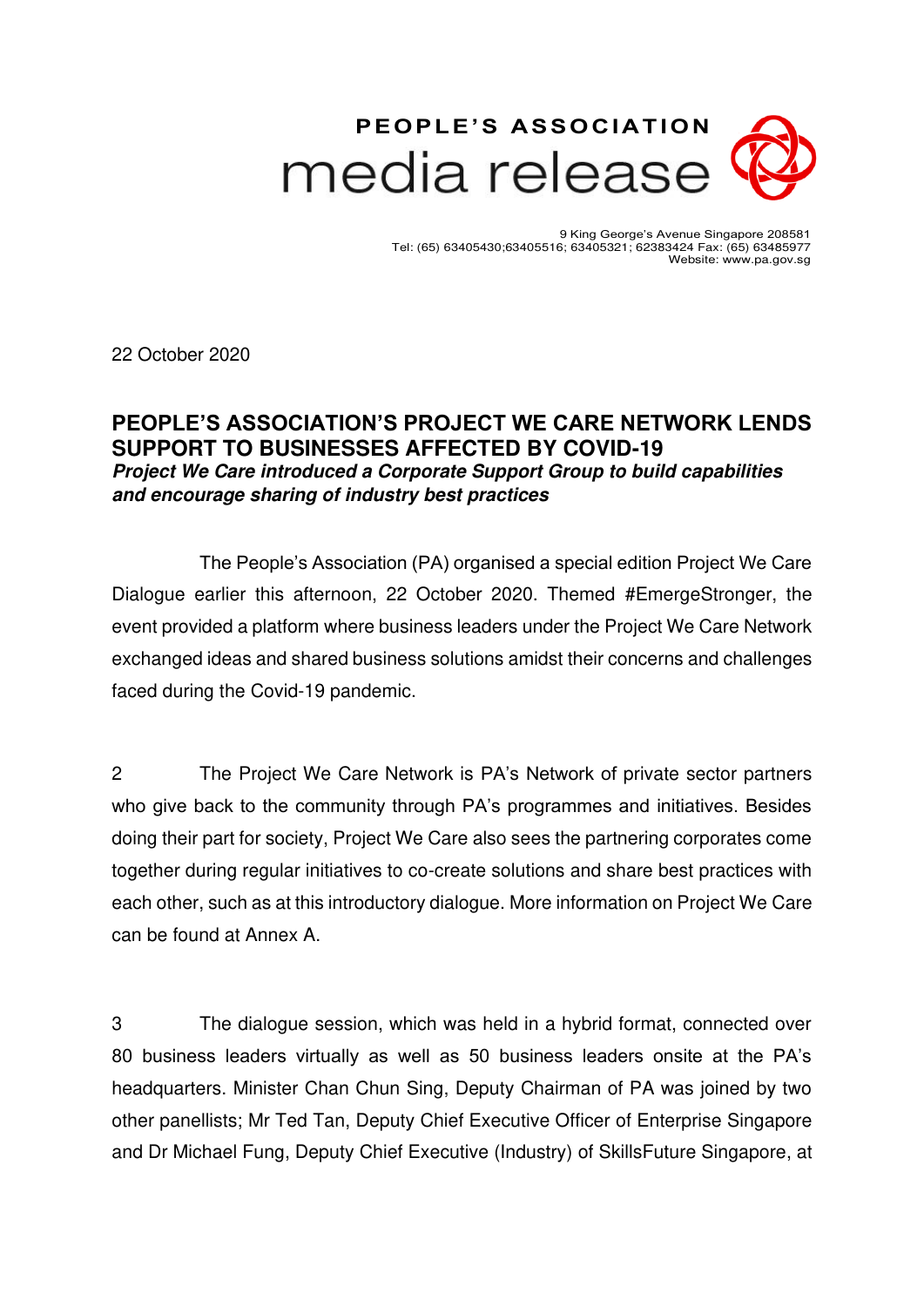the plenary discussion where they exchanged views and shared with delegates on the available schemes to support businesses affected by COVID-19.

4 As part of the dialogue, delegates participated in breakout discussions addressing three key topics; 1) Manpower & Employability, 2) Business Resourcing & Remodelling and, 3) Digitalisation & Innovation. Representatives from SkillsFuture Singapore as well as SME Centre@ASME also shared on available schemes and provided consultation support to delegates.

5 The discussions gave an insight to how businesses could leverage each other through peer-to-peer learning and sharing, which PA hoped to encourage through a Project We Care Corporate Support Group. This would be the first support group facilitated by PA and Project We Care to show solidarity towards the business community that had implemented meaningful programmes to benefit the vulnerable. This initiative aimed to create opportunities and platforms for corporates, especially businesses that had been adversely affected by COVID-19; to exchange business concerns, perspectives, ideas and networks to co-curate solutioning and collaborative ideas while encouraging support and partnership amongst businesses. Following today's dialogue, PA will continue to facilitate and connect participating companies and government agencies through workgroups, based on the ideas that had been seeded at the dialogue. Besides providing access to available government support where needed, these workgroups would have the support of companies that had pivoted and transformed themselves successfully to share their experiences and guide others in their business recovery roadmap, as they work hand-in-hand to co-plan and co-design initiatives.

6 Ms Wee Wei Ling, Chairperson of Project We Care, shared on how the Project We Care Network can aid the business community during this difficult period, "Since it was established in 2012, Project We Care has taken on the role of an enabler, gathering corporates with varied expertise on one network to do good for the community. This same strength that has embodied Project We Care over the years has provided us the opportunity to give back to the business community by creating a channel where network members can share and learn from one another – best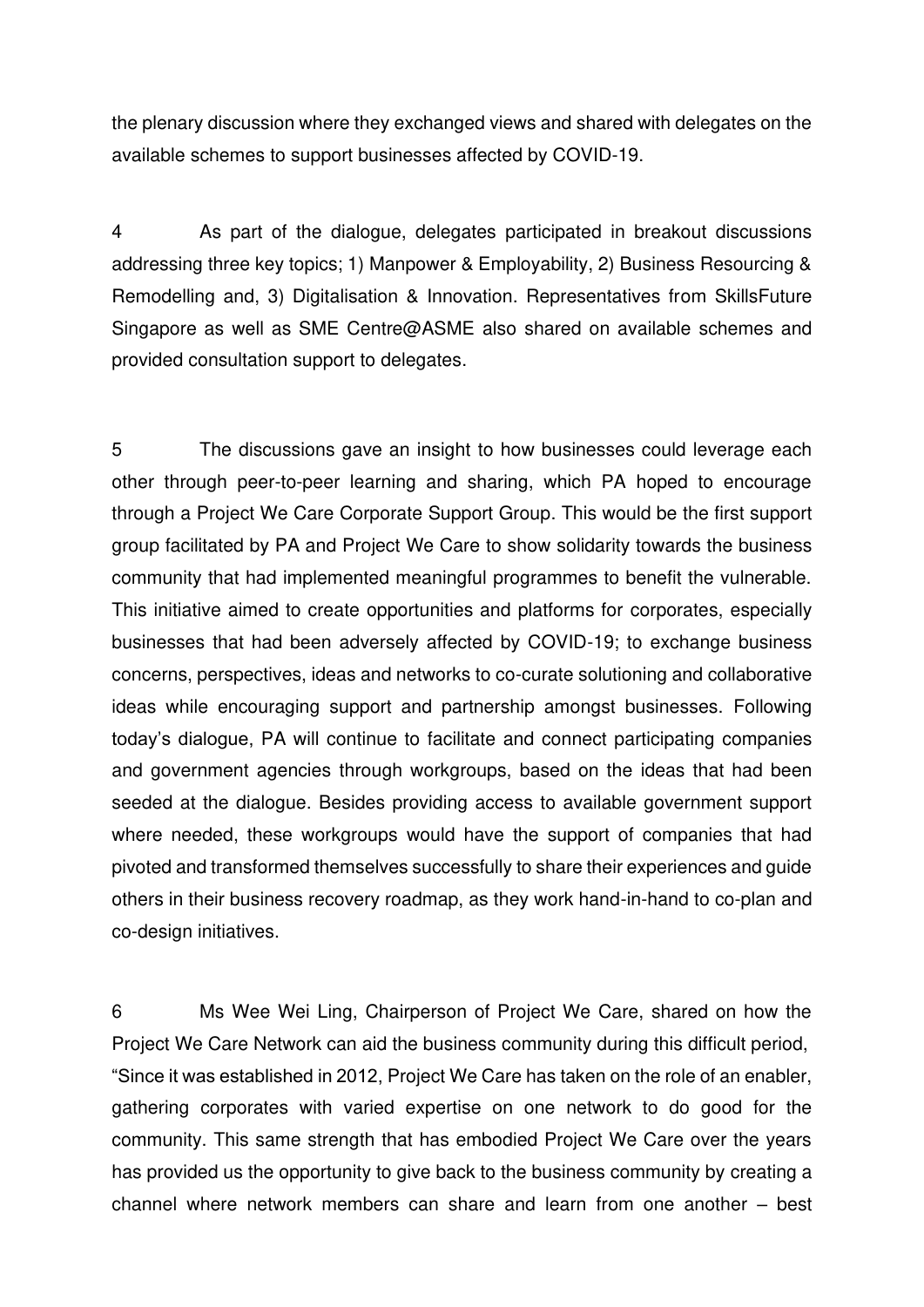practices and solutioning that can be emulated and adapted as corporates navigate their businesses through a new normal economy."

7 In his closing remark, Mr Stanley Tan, Chairperson of the Project We Care Dialogue said, "The dialogue session has reiterated the importance of right-matching available schemes according to the needs of the organisations. For instance, organisations may be ready to pivot their businesses to suit the current environment but may lack resources for capability building. This is how PA and Project We Care can come in to facilitate and connect these businesses to the relevant government agencies so that they can access the support to build up their capabilities and start off their business recovery roadmap."

8 Please refer to Annex B for a brief profile of business leaders that media may wish to interview as part of media coverage. Phone interviews may be arranged upon request.

| Contact person/s : Ms Zahara Ibrahim |    | Senior Manager (Partnership)<br>Membership & Partnership Division<br>HP: 9430 2755<br>Email: Zahara Ibrahim@pa.gov.sg |
|--------------------------------------|----|-----------------------------------------------------------------------------------------------------------------------|
|                                      |    | Ms Farihah Zainal<br>Manager, Corporate Communications<br>HP: 9182 1894<br>Email: Farihah Zainal@pa.gov.sg            |
| <b>Issued by</b>                     | ÷. | <b>Corporate Communications Division</b><br>People's Association                                                      |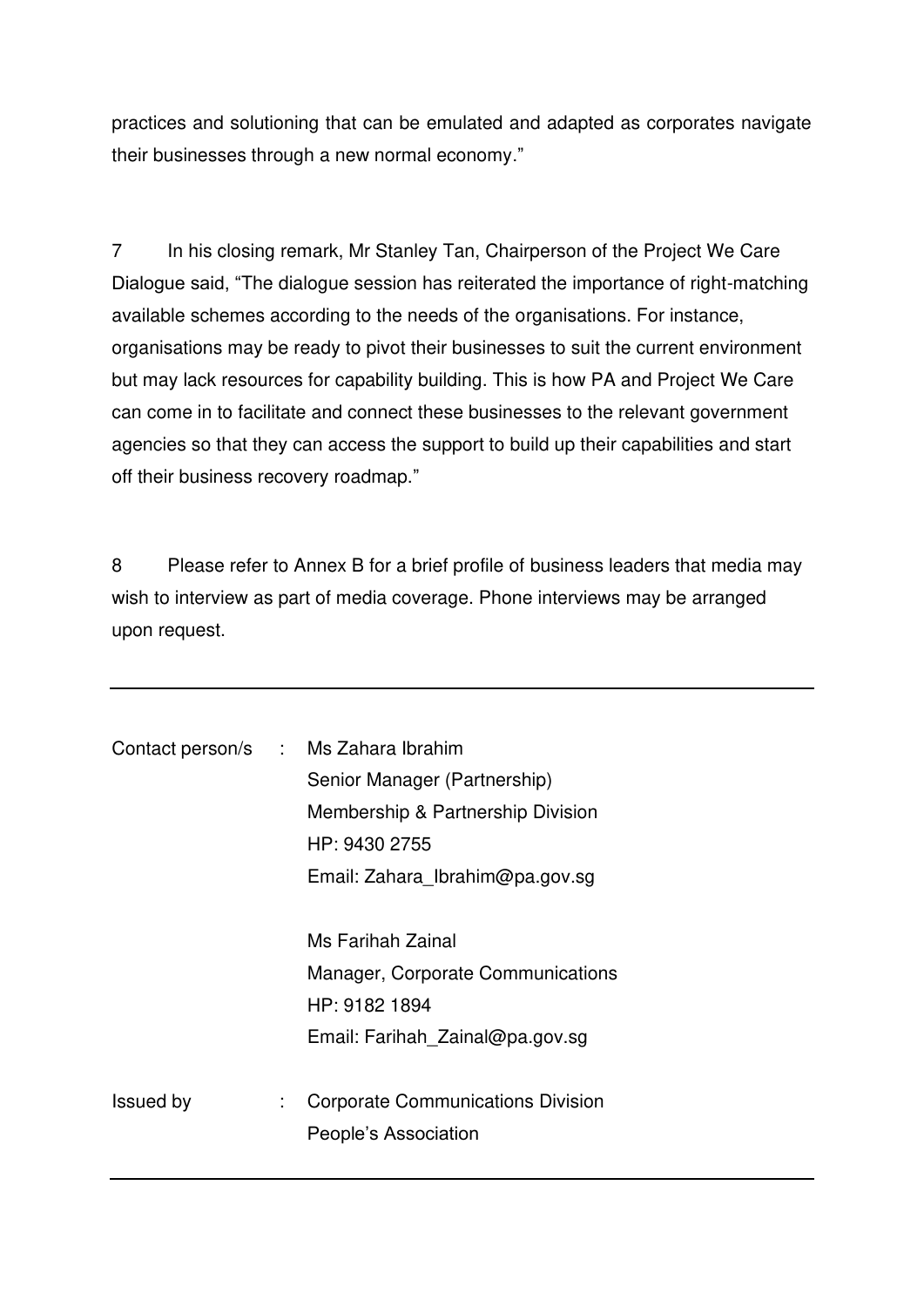#### **About People's Association**

The [People's Association](http://www.pa.gov.sg/) (PA) is a statutory board established on 1 July 1960 to promote racial harmony and social cohesion, and to act as a bridge between the Government and the people. We offer a wide range of community [programmes a](https://www.pa.gov.sg/Our_Programmes)nd volunteering opportunities for Singaporeans from all walks of life. Our network includes more than 1,80[0 grassroots organisations](https://www.pa.gov.sg/Our_Network/Grassroots_Organisations) (GROs), over 100 Community Clubs, five Community Development Councils, National Community Leadership Institute and PAssion WaVe outlets. More information at www.pa.gov.sg.

#### **About Project We Care**

Project We Care in an initiative led by the private sector and supported by the People's Association, to encourage corporate volunteerism in Singapore. Project We Care engages the efforts of the private sector CEOs, business leaders and their employees to contribute towards meaningful causes in the community and help the vulnerable segment of residents.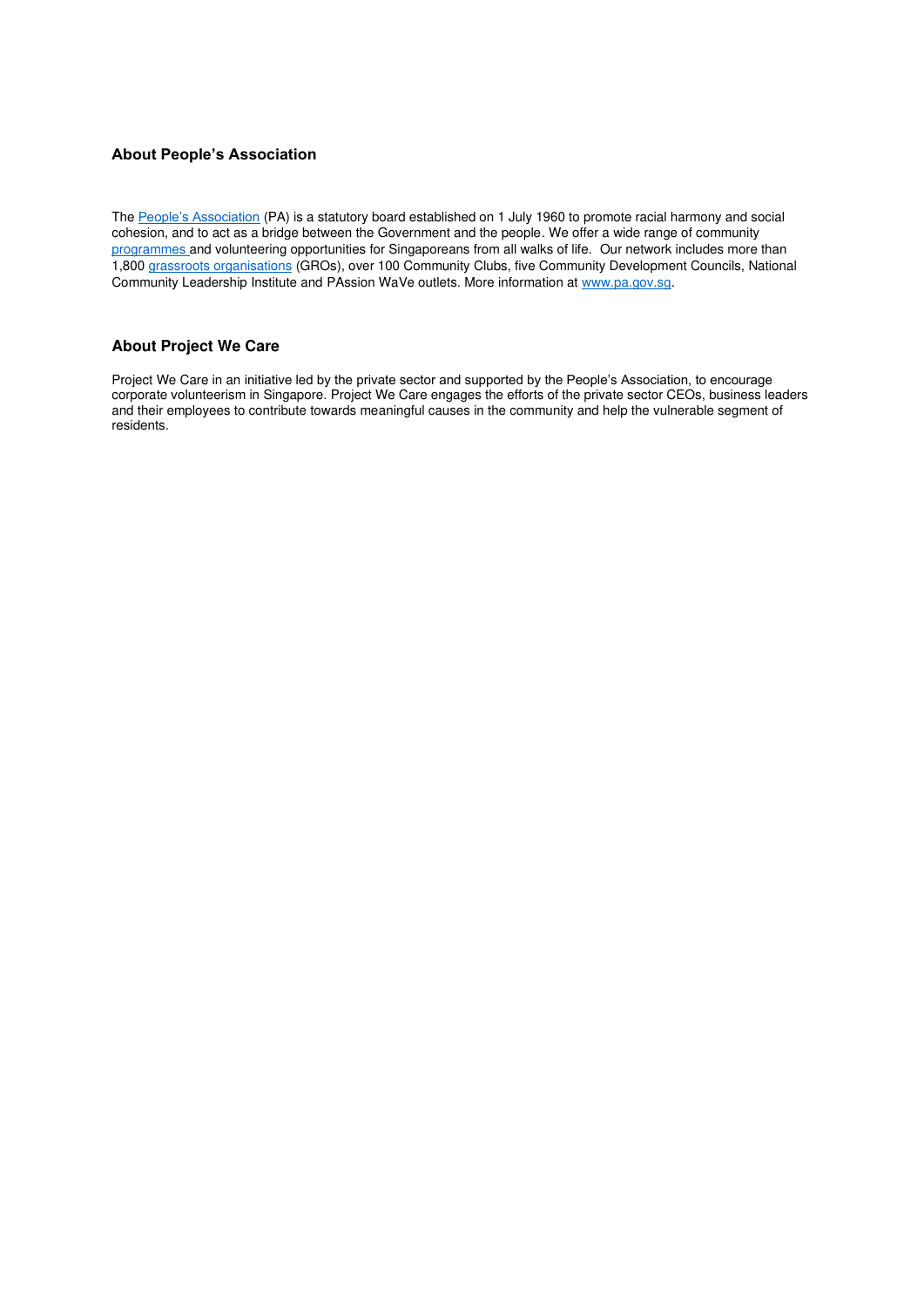### **About Project We Care**

Established in 2012, Project We Care (PWC) is PA's Network of Private Sector Partners. It is a movement that connects the business community to build an inclusive and compassionate society, with each entity contributing what they can. The movement is led by the private sector and PA to encourage corporate giving and volunteerism in Singapore. The Project We Care Network corporates work with PA to provide support to PA and its grassroots organisations in terms of monetary contributions, industry expertise and resources to benefit the vulnerable in the community.

Since its inception, the Project We Care Network has seen over 360 private sector companies across 21 industries coming on board; with 11,709 volunteers from these companies participating in PWC activities to reach out to more than 668, 000 vulnerable residents in the community.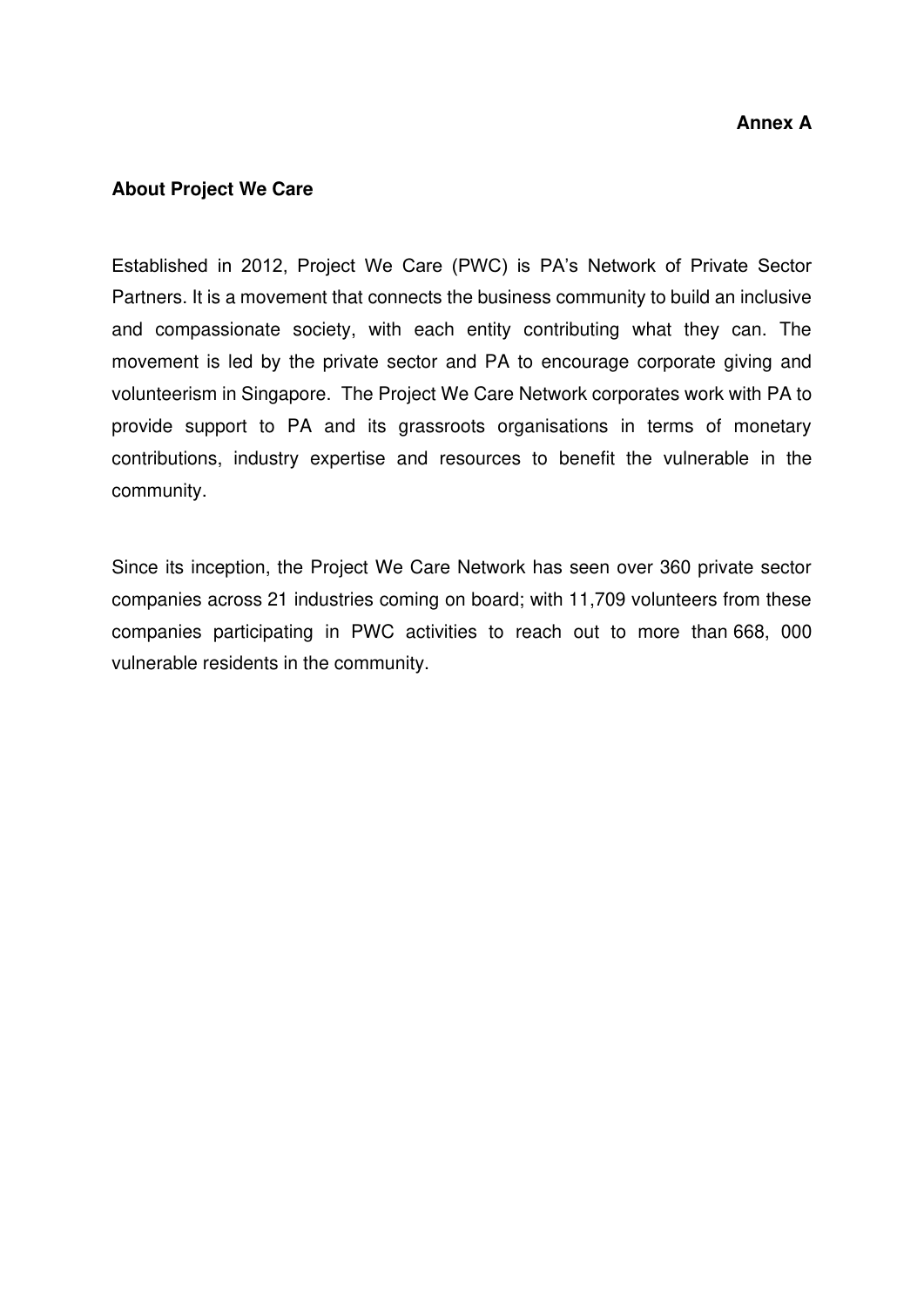## **Brief Profiles – for media interview**

| S/N | <b>Name of Business</b> | <b>Designation &amp;</b>                                                                                                                                                                                                | <b>Quotes from Project We Care</b>                                                                                                                                                                                                                                                                                                                                                                                                                                                                                                                                                                |
|-----|-------------------------|-------------------------------------------------------------------------------------------------------------------------------------------------------------------------------------------------------------------------|---------------------------------------------------------------------------------------------------------------------------------------------------------------------------------------------------------------------------------------------------------------------------------------------------------------------------------------------------------------------------------------------------------------------------------------------------------------------------------------------------------------------------------------------------------------------------------------------------|
|     | Leader                  | Organisation                                                                                                                                                                                                            | Dialogue 2020                                                                                                                                                                                                                                                                                                                                                                                                                                                                                                                                                                                     |
| 1   | Ms Wee Wei Ling         | • Chairperson of Project<br>We Care<br>Executive Director, Si<br>Chuan Dou Hua<br>Restaurants<br>Executive<br>Director, Asset,<br>Lifestyle & Corporate<br>Social Responsibility,<br><b>Pan Pacific Hotels</b><br>Group | "Since it was established in 2012,<br>Project We Care has taken on the<br>role of an enabler, gathering<br>corporates with varied expertise on<br>one network to do good for the<br>community. This same strength that<br>has embodied Project We Care over<br>the years has provided us the<br>opportunity to give back to the<br>business community by creating a<br>channel where network members can<br>share and learn from one another -<br>best practices and solutioning that<br>can be emulated and adapted as<br>corporates navigate their businesses<br>through a new normal economy." |
| 2   | Mr Stanley Tan          | <b>Project We Care</b><br>$\bullet$<br>Dialogue Chairperson<br><b>Chief Executive</b><br>Officer, GYP<br><b>Properties Limited</b>                                                                                      | "The Dialogue session has reiterated<br>the importance of right-matching<br>available schemes according to the<br>needs of the organisations. For<br>instance, organisations may be ready<br>to pivot their businesses to suit the<br>current environment but may lack<br>resources for capability building. This<br>is how PA and Project We Care can<br>come in to facilitate and connect<br>these businesses to the relevant<br>government agencies so that they<br>can access the support to build up<br>their capabilities and start off their<br>business recovery roadmap."                |
| 3   | Mr Frederick Tan        | Managing Director, FT<br>Synergist<br>Member of Project We<br>$\bullet$<br>Care                                                                                                                                         | "This session provides a direct<br>channel for business owners to the<br>policy makers in understanding first-<br>hand the rationale and approaches of<br>the policy makers. Government<br>agencies can also use this<br>opportunity to have a first-hand<br>understanding of the ground<br>sentiments and teething problems on                                                                                                                                                                                                                                                                   |